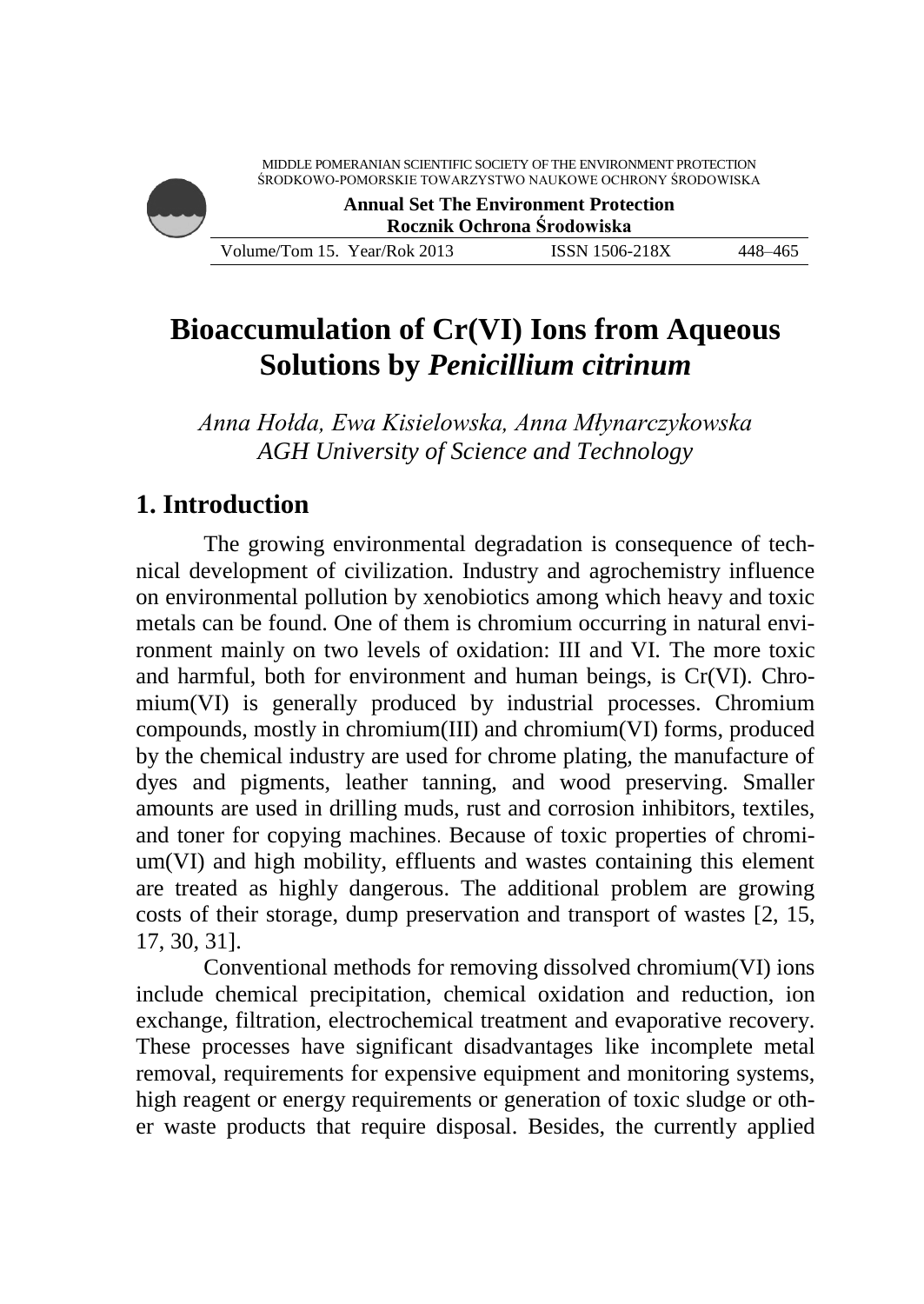chemical methods of treatment of the effluents containing chromium, which results are not satisfying require significant financial costs [17]. The alternative for them may be biotechnological processes [27]. The application of selectively chosen microorganisms may significantly limit the amount of the chromium introduced to environment. The main advantage of biotechnological methods is the fact that these methods are economic and environmentally friendly. The chromium is being removed by the cellular metabolism of microorganisms by mainly bioaccumulation, biosorption and biotransformation.

The previous researches describe the applications of living and dead microorganisms cells to remove Cr(VI) from water solutions by biosorption [1, 3-6, 11, 16, 19-23, 26, 28] and bioaccumulation [4, 7-9, 13, 14, 18, 22, 28, 29, 32]. Each of these methods has advantages and disadvantages. The application of dead biomass removes the problems connected with the toxic metal concentration in researched solution and requirements connected with growth environment – nourishment. Furthermore, the adsorbed metal may be easily removed and the remaining biomass may be applied once again. However, the limitation of this method is the fact that no reactions are being continued in dried cells.

The application of living biomass makes possible to remove metal during its growth what allows to avoid processes of its reproduction, drying and storage. Unfortunately, in this case the metal concentration in environment is highly important – too high may be toxic for growing biomass. This problem can be avoided applying the microorganisms of high tolerance on high concentrations of Cr(VI) [13, 14] or getting it by adaptive processes.

The purpose of the investigation presented in the paper is to optimize the biological process of removing Cr(VI) by application of clean cultures of sort *Penicillium citrinum.*

### **2. Methodology of investigation**

Clean fungi cultures of *Penicillium citrinum* was selected to research over removing of Cr(VI).

#### **2.1. Investigation of process dependency on pH**

95 ml of nourishment and 5 ml of  $K_2Cr_2O_7$  solution of concentration 1g of ions  $Cr^{6+}/l$  were transferred to Erlenmayer flasks. After deter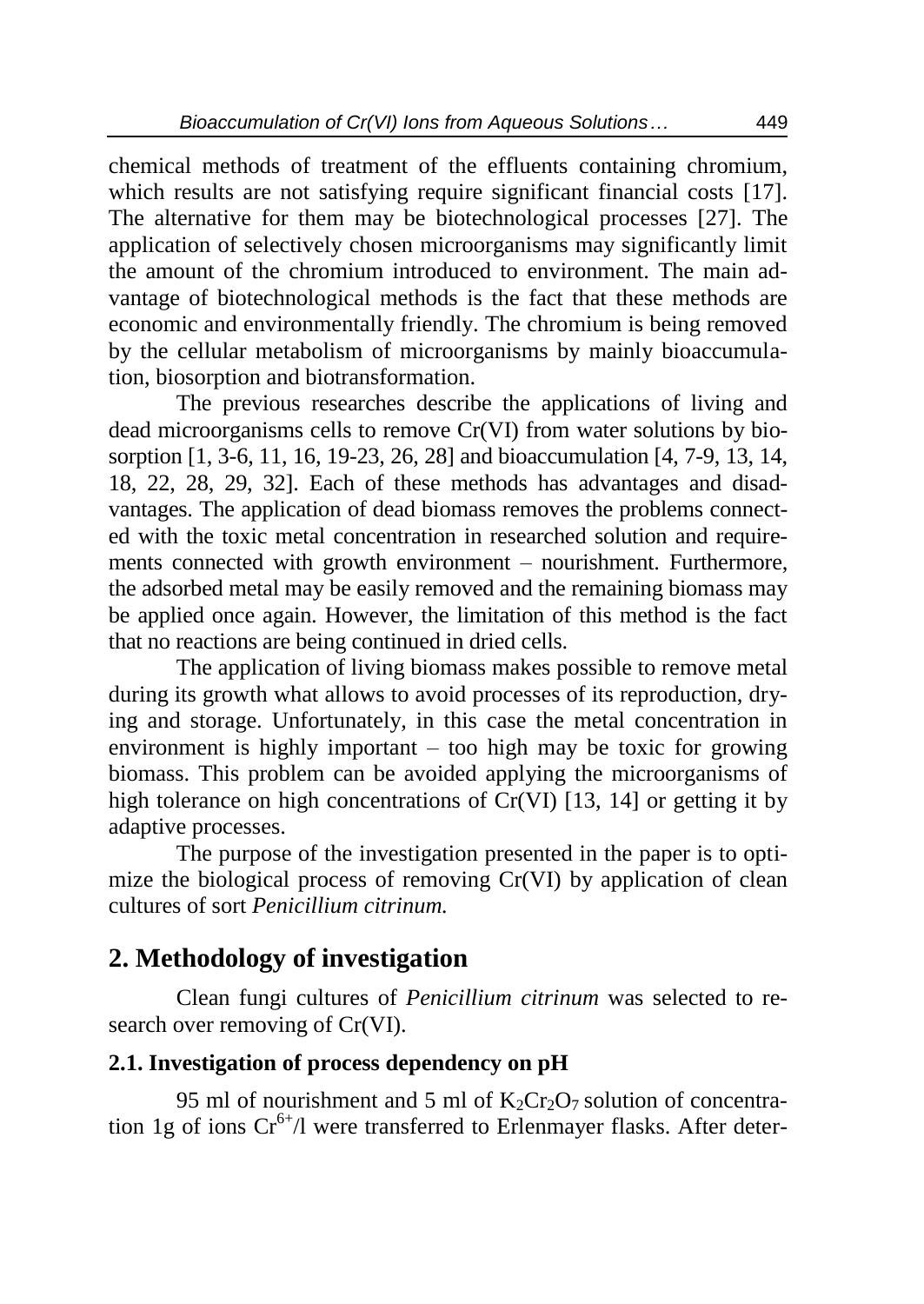mination of certain pH (acidification of 0,5 M with sulfur acid(VI)) individual species of microscopic fungi were added to prepared medium containing  $50$  mg of ions  $Cr^{6+}/l$ . Every day, the same hour, the 2,5 ml samples of medium were collected from each Erlenmayer flask, which were then transferred to flasks of volume of 25 ml. Then, 0,625 ml of 2M of sulfur acid (VI) and 0,5 ml of 1,5-difenylocarbaside(I) were added to the flasks. After 5 minutes, the flasks were filled up to the line with medium according to Waksman and the determination of chromium(VI) contents by spectrophotometric method.

#### **2.2. Determination of chromium(VI) contents**

#### *2.2.1. Agents*

Agents being applied to determination of chromium contents, so 1,5-difenylocarbaside(I) and 2M sulfur acid(VI) were prepared according to the norm PN-EN 12441-10 [32].

#### *2.2.2. Determination of chromium(VI) contents*

Before starting the measurements, the pattern line was prepared. To this purpose, solutions of sulfur acid(VI), 1,5-difenylocarbaside(I) and certain volumes of pattern solution of chromium(VI) were introduced to 100 ml flasks to get the  $Cr^{6+}$  ions concentrations as: 0, 0,1, 0,2, 0,4, 0,6, 0,8, 1 mg/l.

The analytical samples were prepared by mixing solutions of sulfur acid(VI), 1,5-difenylocarbaside(I) and sample solution in 25 ml flask.

#### **2.3. Dependence of the process of chromium (VI) concentration in nourishment**

The investigation of Cr(VI) ions concentration in medium in relation to pH allowed to determine the best reaction by which certain fungi grow the best. That was  $pH = 5.0$ .

The certain amount of medium and amount of  $K_2Cr_2O_7$  (of concentration 1g of ions  $Cr^{6+}/l$ ) were transferred to Erlenmayer flasks to get the required chromium concentration in certain sample in volume of 100 ml of bed.

The determination of chromium(VI) contents was conducted every day at the same hour. The samples of 2,5 ml of medium were collected, which were then transferred to  $25$  ml flasks (dilution  $-10$  times). Next,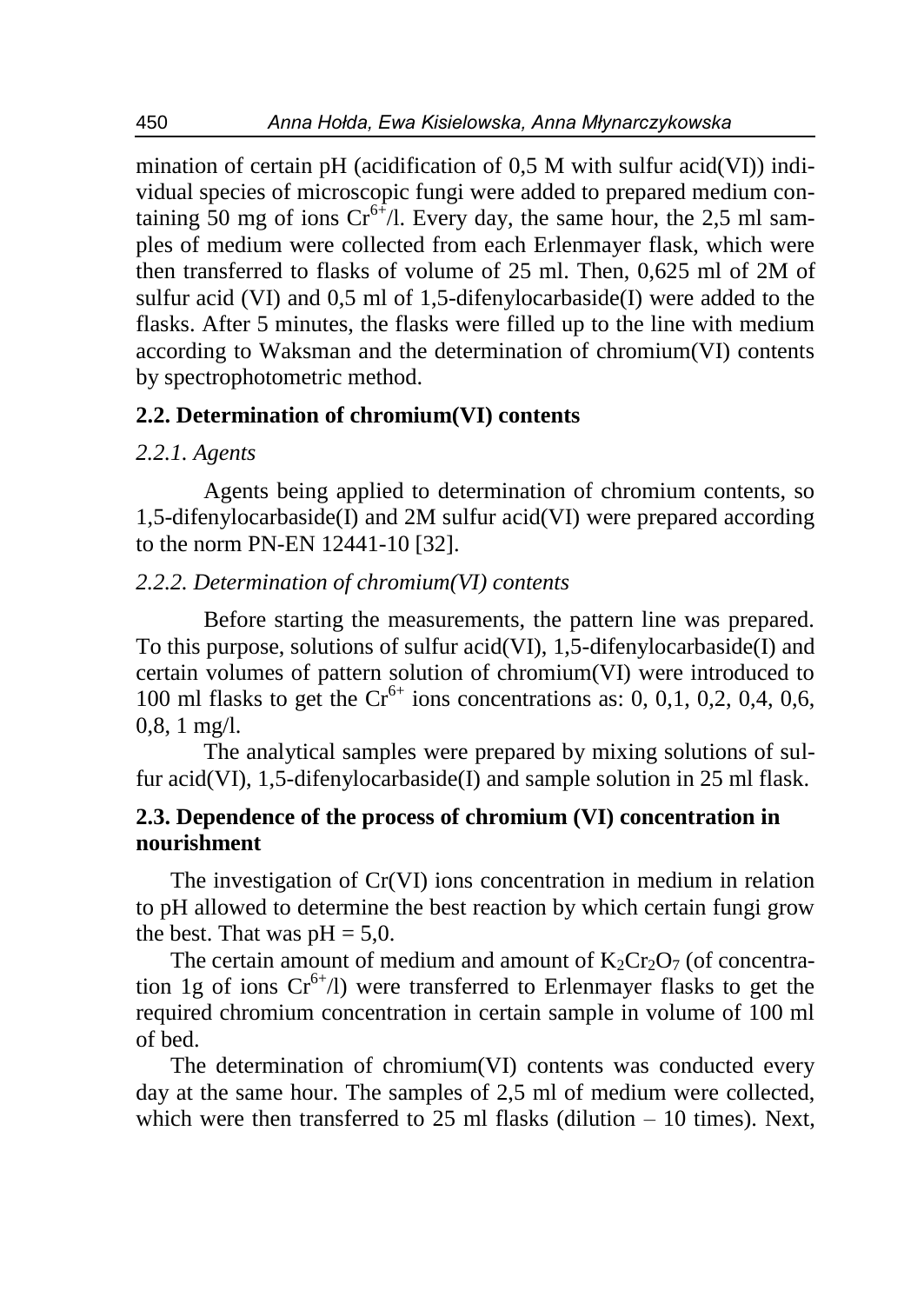solutions of 2M sulfur acid(VI) and 1,5-difenylocarbaside(I) were added. After 5 minutes, the sample was filled up to the line with medium according to Waksman. Chromium(VI) ions concentration in the sample was determined by measuring the absorption at 540 nm using spectrophotometer Cadas 200 type LPG 392 [10, 12, 24, 25].

In case of the concentration higher than the pattern scale range samples were adequately diluted.

#### **2.4. Determination of biological type of Cr(VI) ions removing**

The removing of chromium(VI) from water solution may occur because of reduction, biosorption or bioaccumulation processes. To determine which of them occurred during the investigation, the Cr(III) contents were determined in samples of medium as well chromium contents in ooze after mycelium irrigating and in mycelium.

#### *2.4.1. Determination of Cr(III) in medium contents*

The Cr(III) ions contents was determined on the basis on difference between total chromium contents and chromium(VI) contents in medium after 14 days of incubation.

In purpose of total chromium contents determination, the samples of medium of certain volume assuring the concentration of Cr being inside of pattern scale range were introduced to beaker of 200 ml volume and were filled up to the volume of 50 ml. Next, in purpose of oxidation of Cr(III) ions to Cr(VI) the solutions of sulfuric acid (VI) and ammonium persulfate were added to the sample and then it was boiled and maintained in this state during 20–25 minutes. After chilling the samples were transfer red to flask of 50 ml volume and the solution of 1,5 difenylocarbaside(I) was added. After 5 minutes the sample was filled up to the line with medium according to Waksman. Chromium(VI) ions concentration in the sample was determined by measuring the absorption at 540 nm using spectrophotometer Cadas 200 type LPG 392 [10, 12, 24, 25].

#### *2.4.2. Determination of chromium contents in ooze after mycelium irrigating*

The mycelium was investigated after 14 days of incubation. To determine the presence of chromium adsorbed on the surface mycelium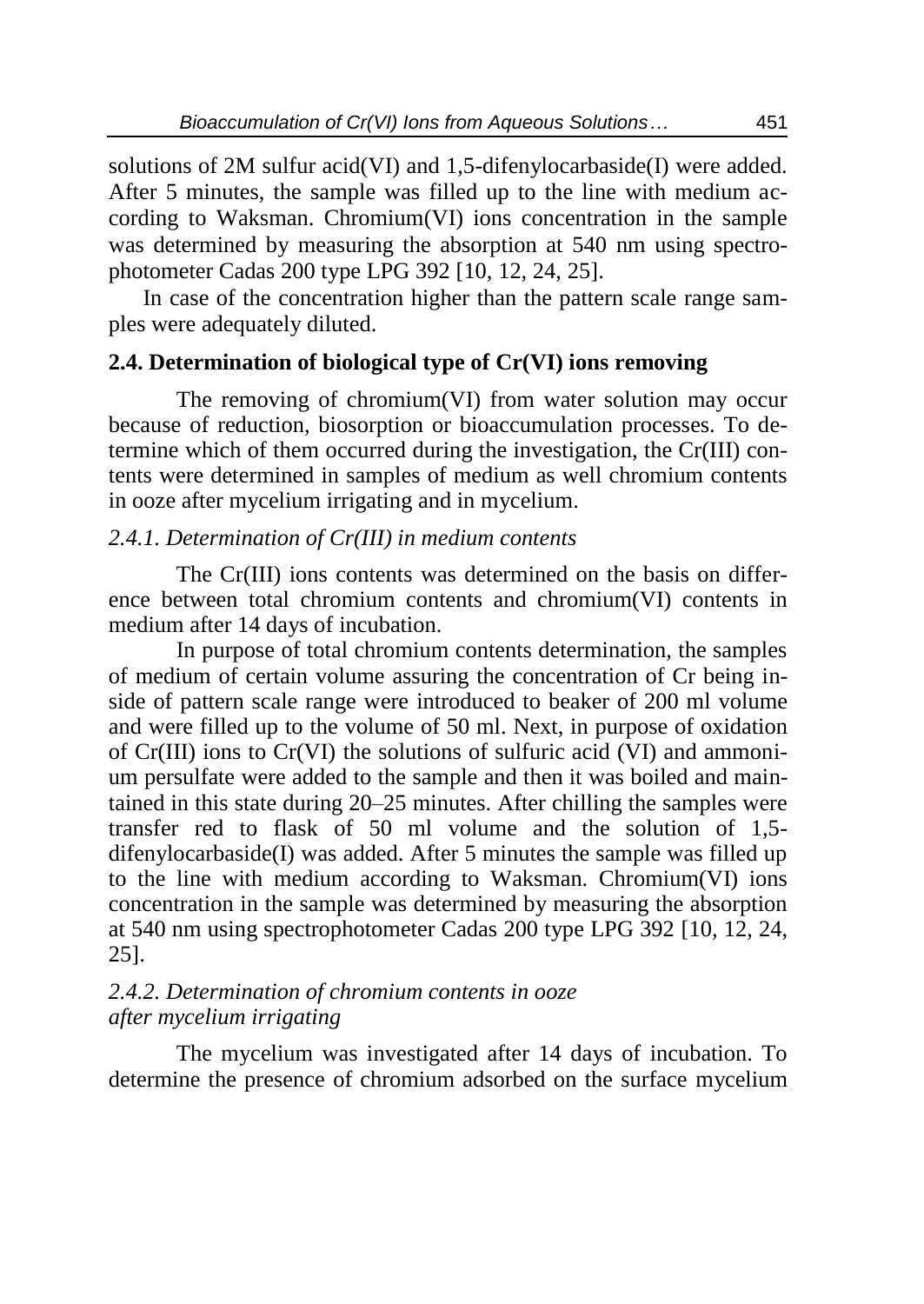was irrigated. The given ooze was then analyzed to prove the total chromium presence [10, 12, 24, 25].

#### *2.4.3. Determination of chromium contents in mycelium*

After 14 days of incubation dried fungi at 105°C was buried in oven in temperature of 600°C. Next, the chromium compounds were transformed into dilatable nitrates by means of concentrated nitrogen acid (V). The contents of Cr(VI) in mineralized sample was determined by spectrophotometric method [12].

#### **3. Results**

#### **3.1. Investigation of process dependency on pH**

On the basis of given results the graphs were done presenting the dependency of chromium(VI) ions concentration in medium on pH. Figures shows the change of Cr(VI) concentration in the medium with different initial pH ranging from 4,0–6,5.



**Fig. 1.** Dependency  $c_{Cr} = f(t)$  for pH = 4,0, initial concentration of Cr(VI) 50 mg/l **Rys. 1.** Zależność  $c_{Cr} = f(t)$  dla pH = 4,0, stężenie początkowe Cr(VI) 50 mg/l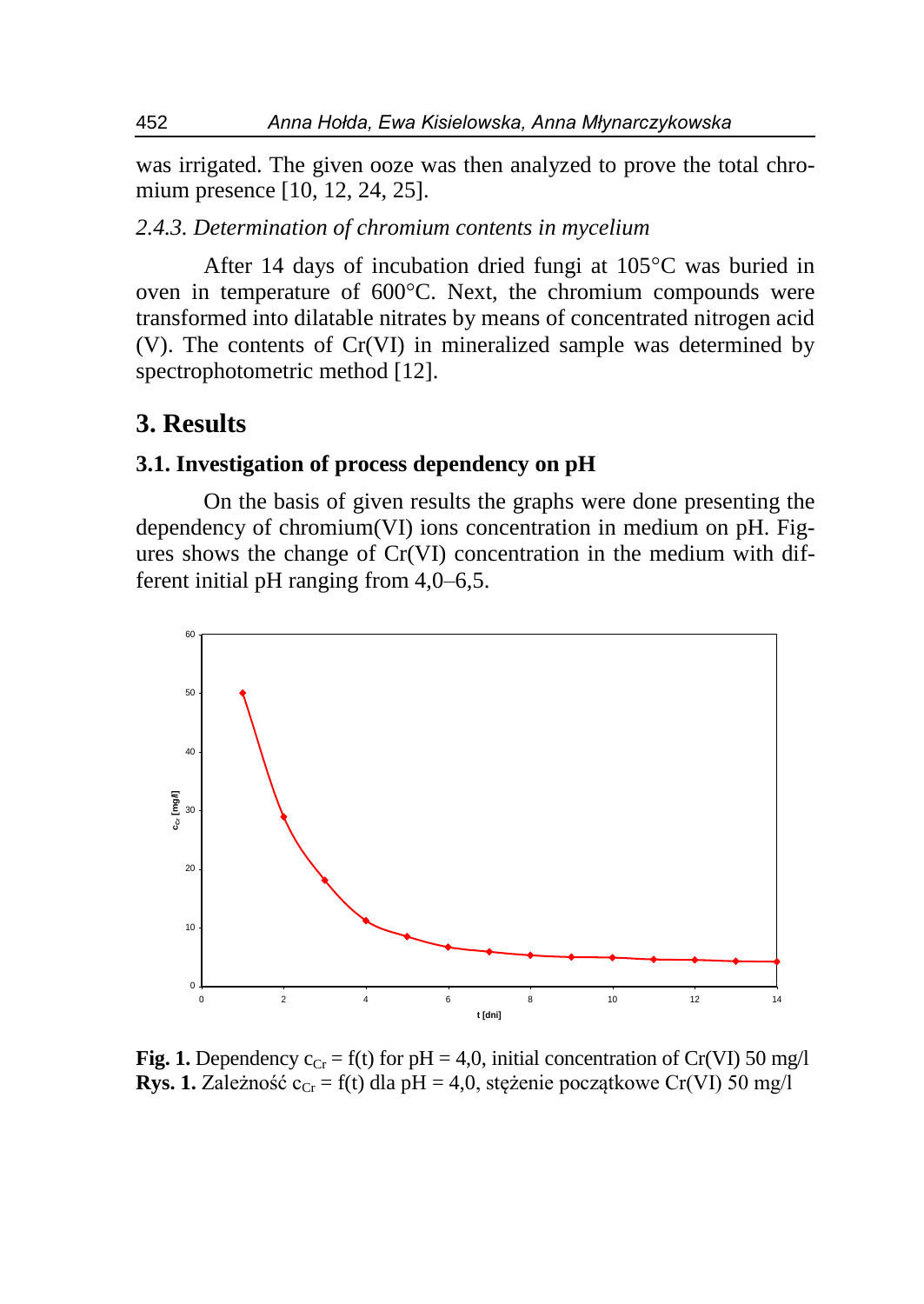

**Fig. 2.** Dependency  $c_{Cr} = f(t)$  for pH = 4,5, initial concentration of Cr(VI) 50 mg/l **Rys. 2.** Zależność  $c_{Cr} = f(t)$  dla pH = 4,5, stężenie początkowe Cr(VI) 50 mg/l



**Fig. 3.** Dependency  $c_{Cr} = f(t)$  for  $pH = 5.0$ , initial concentration of Cr(VI) 50 mg/l **Rys. 3.** Zależność  $c_{Cr} = f(t)$  dla pH = 5, stężenie początkowe Cr(VI) 50 mg/l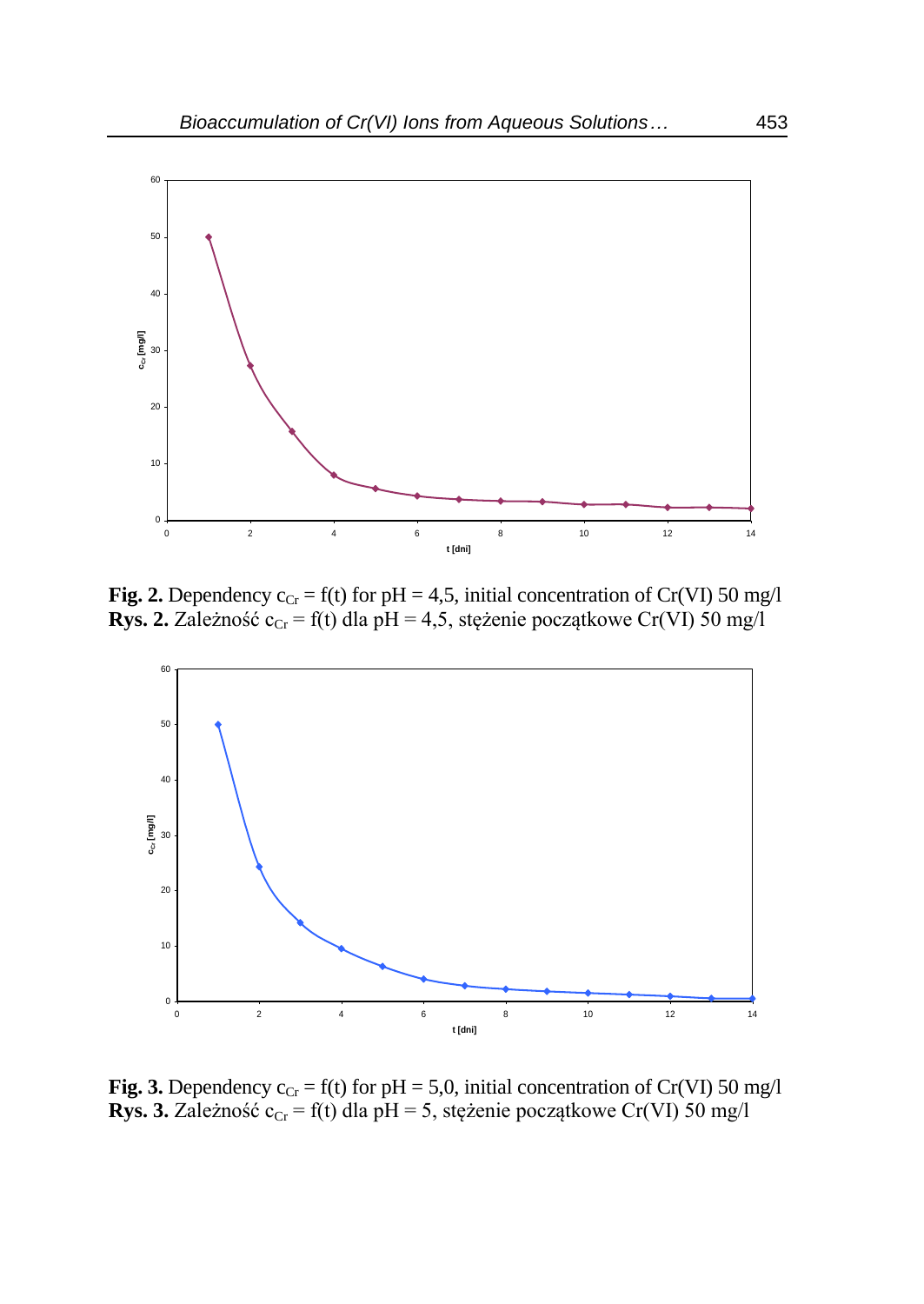

**Fig. 4.** Dependency  $c_{Cr} = f(t)$  for pH = 5,5, initial concentration of Cr(VI) 50 mg/l **Rys. 4.** Zależność  $c_{Cr} = f(t)$  dla pH = 5,5, stężenie początkowe Cr(VI) 50 mg/l



**Fig. 5.** Dependency  $c_{Cr} = f(t)$  for  $pH = 6.0$ , initial concentration of Cr(VI) 50 mg/l **Rys. 5.** Zależność  $c_{Cr} = f(t)$  dla pH = 6,0, stężenie początkowe Cr(VI) 50 mg/l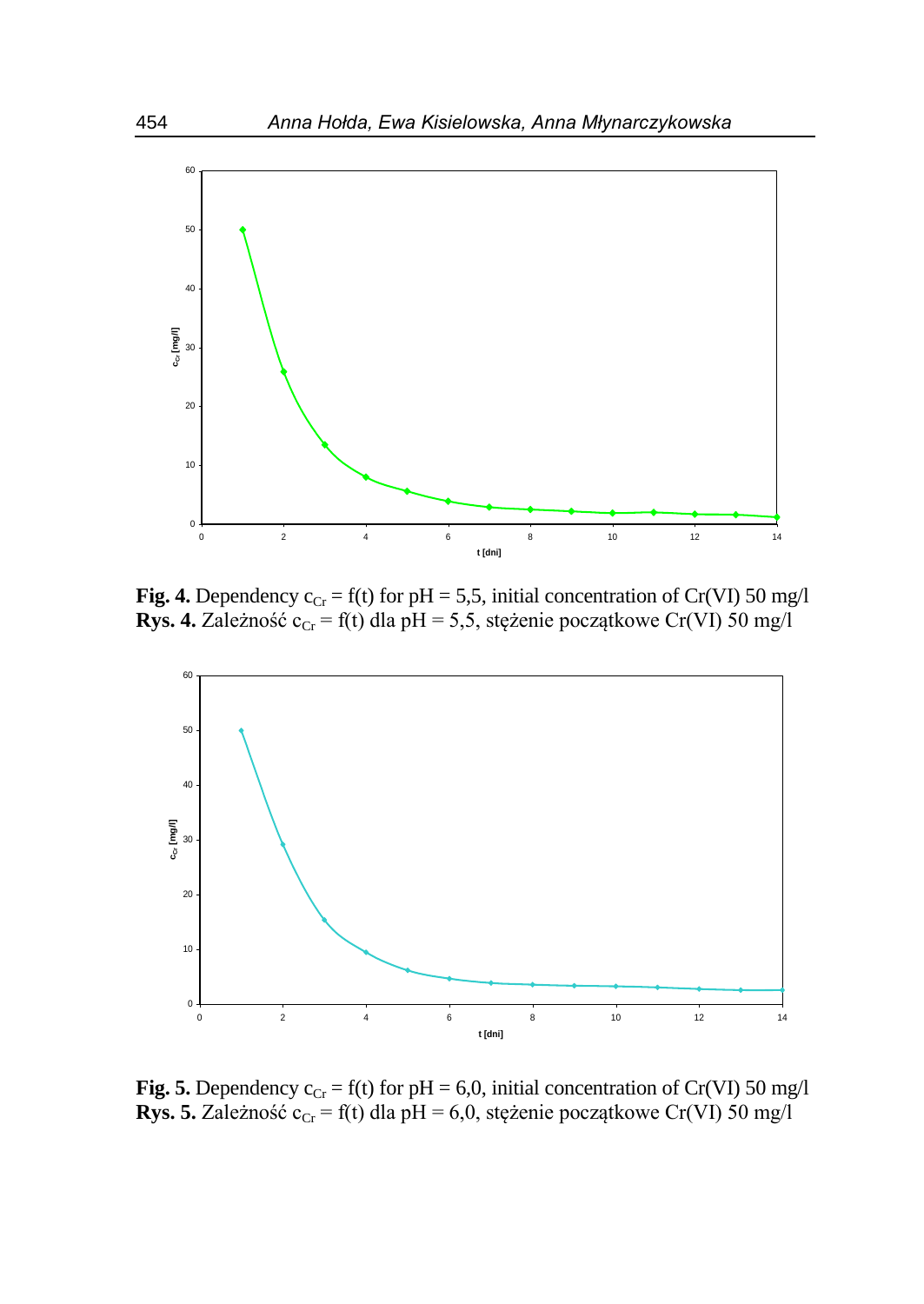

**Fig. 6.** Dependency  $c_{Cr} = f(t)$  for pH = 6,5, initial concentration of Cr(VI) 50 mg/l **Rys. 6.** Zależność c<sub>Cr</sub> = f(t) dla pH = 6,5, stężenie początkowe Cr(VI) 50 mg/l



**Fig. 7.** Dependency  $c_{Cr} = f(t)$  by various values of pH, initial concentration of chromium(VI) 50 mg/l

**Rys. 7.** Zależność  $c_{Cr} = f(t)$  dla różnych wartości pH, stężenie początkowe chromu 50 mg/l.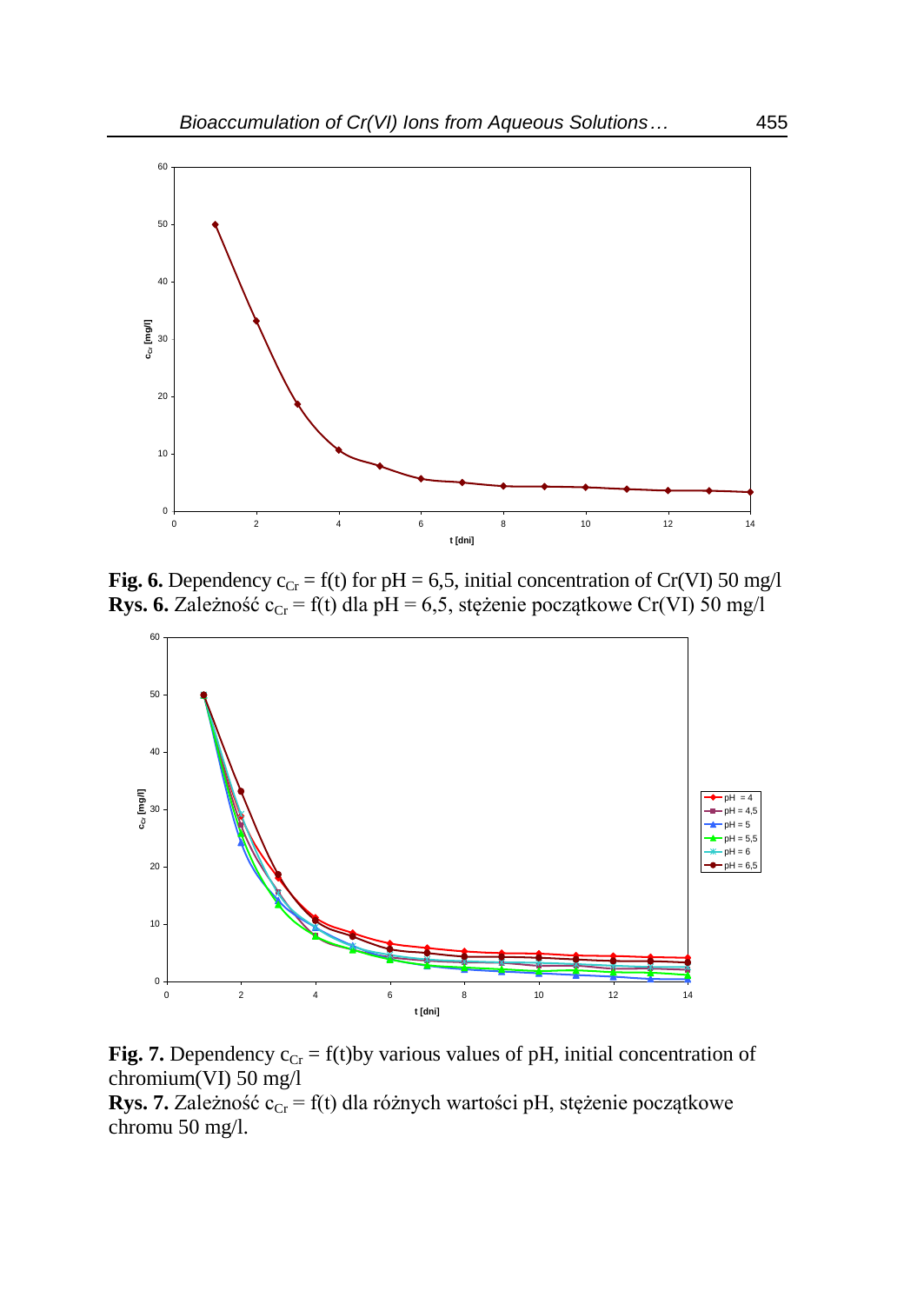From this figures optimal pH was determined for *Penicilium citrinum* –  $pH = 5.0$ . This was the one were the chromium(VI) ions were removed the most efficiently and the certain mildew fungi developed the best.

#### **3.2. Dependency of process on chromium(VI) concentration in sample**

On the basis of measurement results the figures presenting relations of chromium(VI) ions concentration in medium on this process time were prepared.

Obtained results suggested that Cr(VI) removal for the *Penicillium citrinum* occurred even at the highest concentration of 125 mg/l, but complete Cr(VI) removal was observed for 10 and 25 mg/l at 14 days in both concentrations. However the change of Cr(VI) concentration indicates that in the same incubation time, more amount of Cr(VI) was reduced at higher initial Cr(VI) concentration.



**Fig. 8.** Dependency  $c_{Cr} = f(t)$ , initial concentrations of Cr(VI) 10 mg/l; pH = 5 **Rys. 8.** Zależność  $c_{Cr} = f(t)$ , pH = 5, stężenie początkowe chromu(VI) 10 mg/l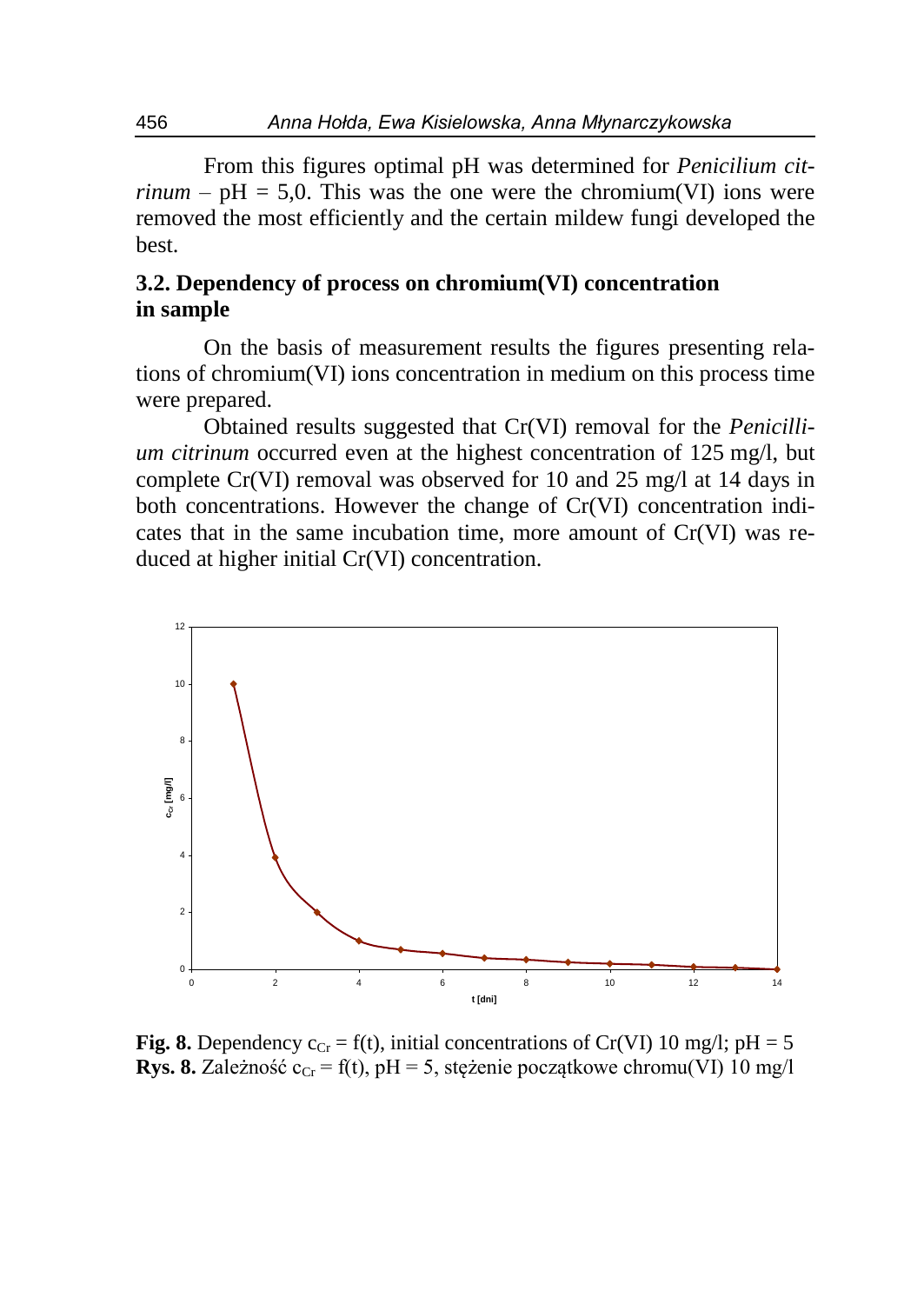

**Fig. 9.** Dependency  $c_{Cr} = f(t)$ , initial concentrations of Cr(VI) 25 mg/l; pH = 5 **Rys. 9.** Zależność c<sub>Cr</sub> = f(t), pH = 5, stężenie początkowe chromu(VI) 25 mg/l



**Fig. 10.** Dependency  $c_{Cr} = f(t)$ , initial concentrations of Cr(VI) 50 mg/l; pH = 5 **Rys. 10.** Zależność  $c_{Cr} = f(t)$ , pH = 5, stężenie początkowe chromu(VI) 50 mg/l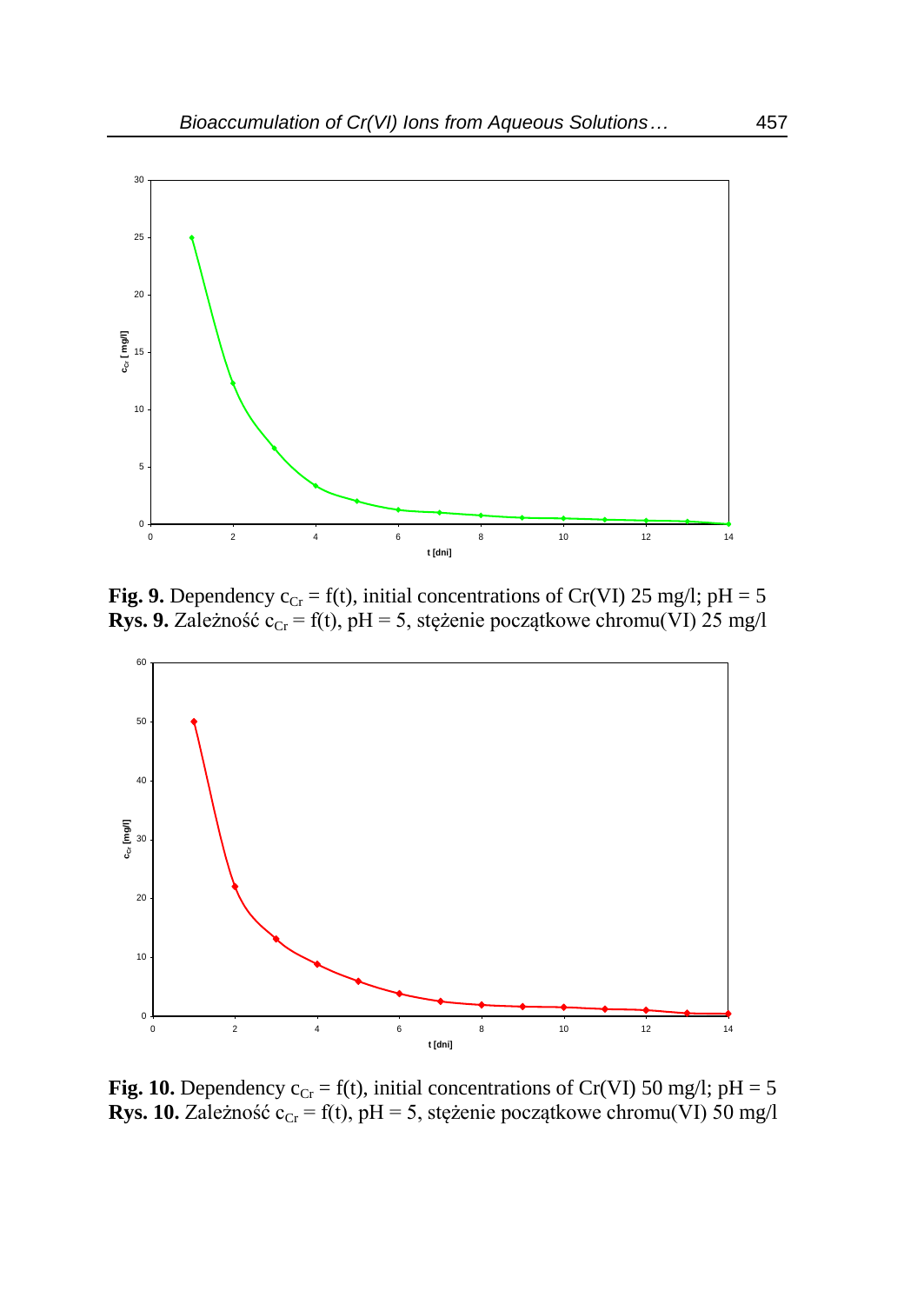

**Fig. 11.** Dependency  $c_{Cr} = f(t)$ , initial concentrations of Cr(VI) 75 mg/l; pH = 5 **Rys. 11.** Zależność  $c_{Cr} = f(t)$ , pH = 5, stężenie początkowe chromu(VI) 75 mg/l



**Fig. 12.** Dependency  $c_{Cr} = f(t)$ , initial concentrations of Cr(VI) 100 mg/l; pH = 5 **Rys. 12.** Zależność  $c_{Cr} = f(t)$ , pH = 5, stężenie początkowe chromu(VI) 100 mg/l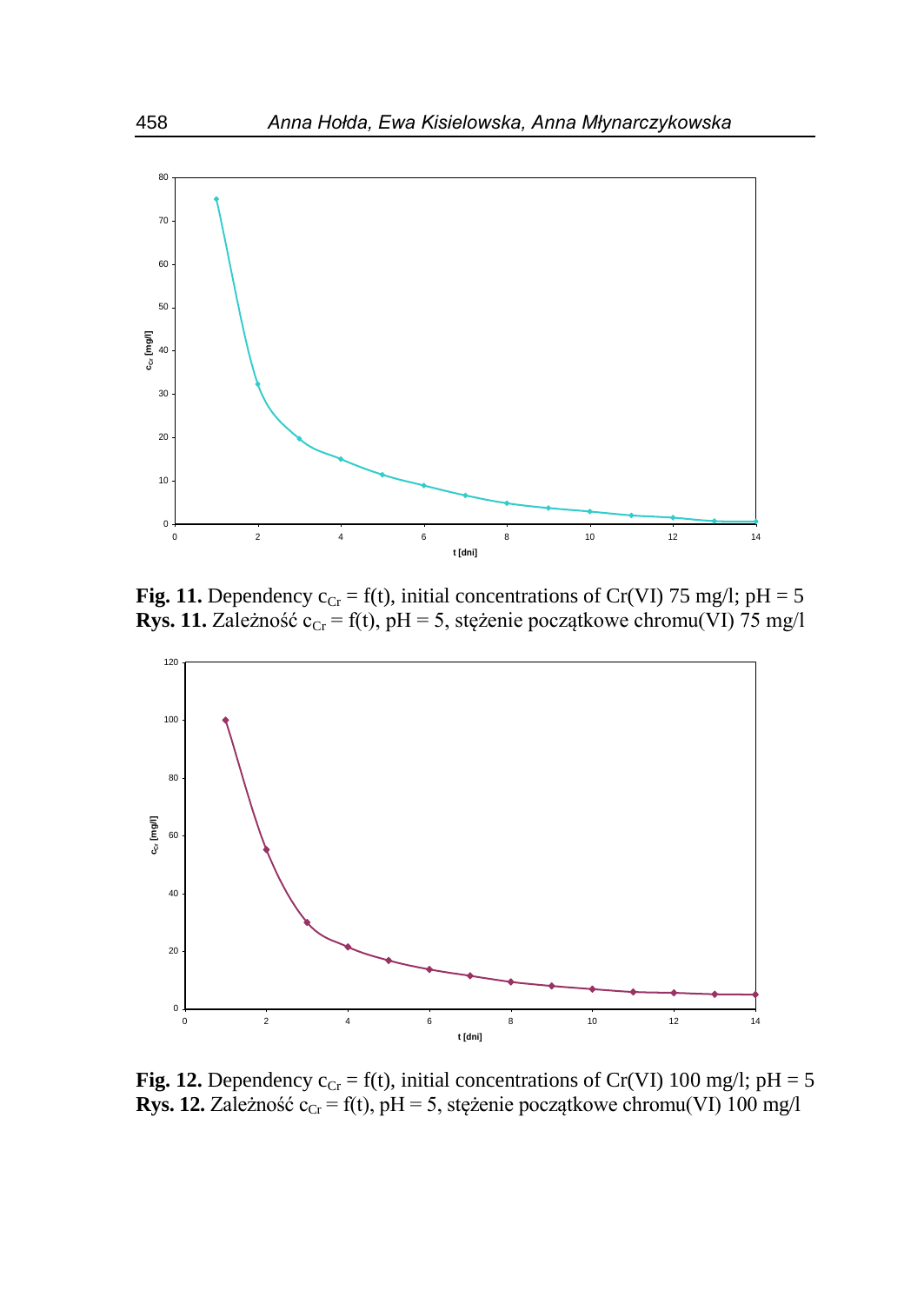

**Fig. 13.** Dependency  $c_{Cr} = f(t)$ , initial concentrations of Cr(VI) 125 mg/l; pH = 5 **Rys. 13.** Zależność  $c_{Cr} = f(t)$ , pH = 5, stężenie początkowe chromu(VI) 125 mg/l



**Fig. 14.** Dependency  $c_{Cr} = f(t)$  for various initial concentrations of Cr(VI); pH = 5 **Rys. 14.** Zależność c<sub>Cr</sub>= f(t) dla różnych stężeń początkowych Cr(VI), pH = 5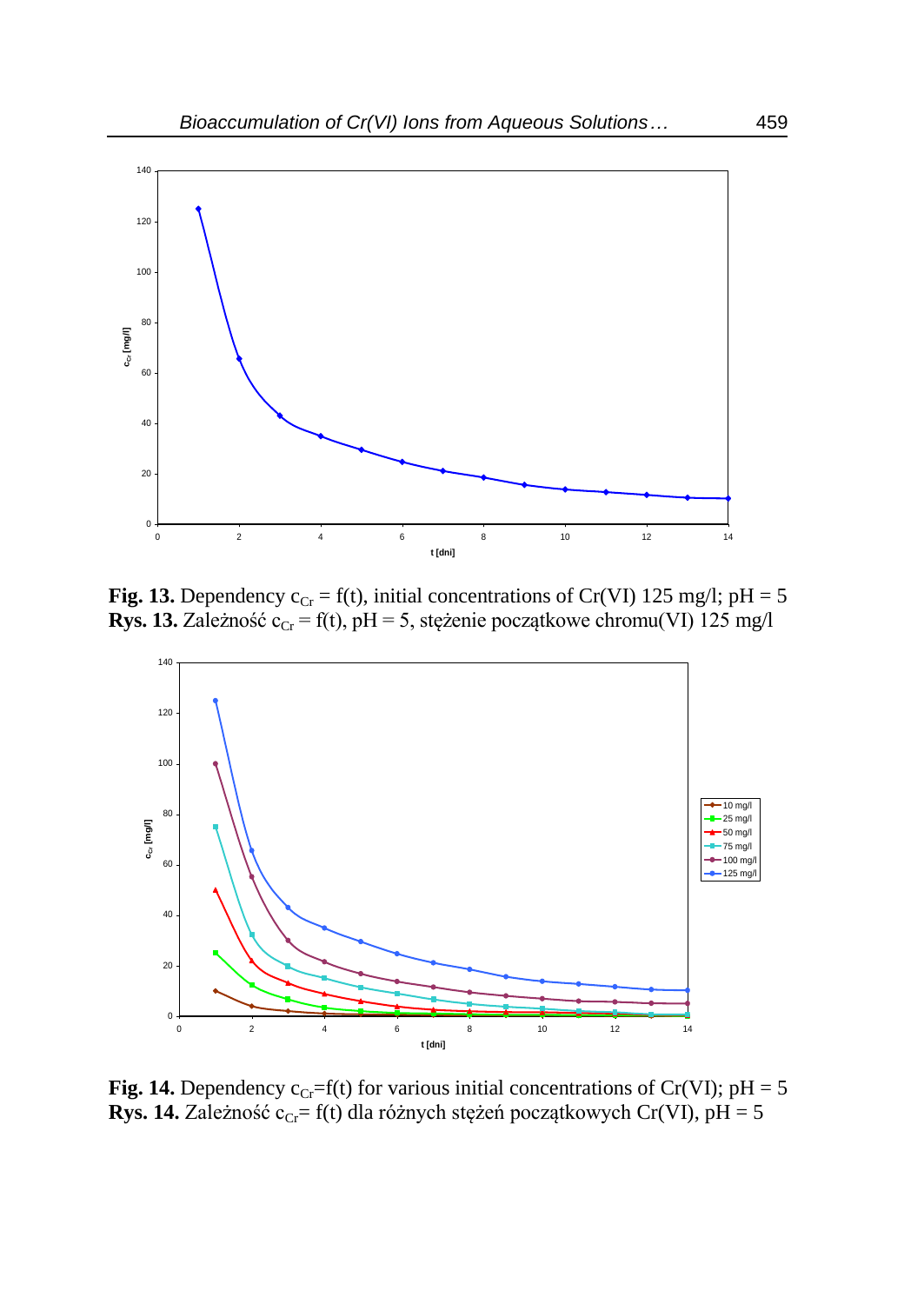#### **3.3. Determination of type of biologia Cr(VI) ions removing process**

*3.3.1. Determination of Cr(III) contents in medium* 

Results of Cr(III) contents investigation in medium were presented in Table 1.

| Initial $Cr(VI)$ con-<br>centration [mg/l] | Total chromium concentration<br>in medium $[mg/l]$ | $Cr(III)$ concentration<br>in medium $[mg/l]$ |
|--------------------------------------------|----------------------------------------------------|-----------------------------------------------|
| 10                                         |                                                    |                                               |
| 20                                         |                                                    |                                               |
| 50                                         | 0,279                                              | 0,121                                         |
| 75                                         | 0,735                                              | 0,113                                         |
| 100                                        | 6,03                                               | 1,029                                         |
| 125                                        | 11,62                                              | 1,38                                          |

**Table 1.** Results of analysis of Cr(III) presence in medium **Tabela 1.** Wyniki analizy na obecność Cr(III) w pożywce

Modest amounts of Cr(III) In medium might occur because of acidification of environment by products of fungi metabolism in the final stage of 14-days period of culture. So little chromium concentration on III level of oxidation proves also that the reduction process is not a cause of biological removing of Cr(VI) ions removing by application of mildew fungi.

#### *3.3.2. Determination of overall chromium contents in ooze after mycelium irrigating*

The results of investigation were presented in Table 2.

The trace amount of total chromium in ooze rather eliminates the ion adsorption of this element on the surface of mycelium. This process could occur in initial phase of mycelium growth and was the first stage of intracellular accumulation.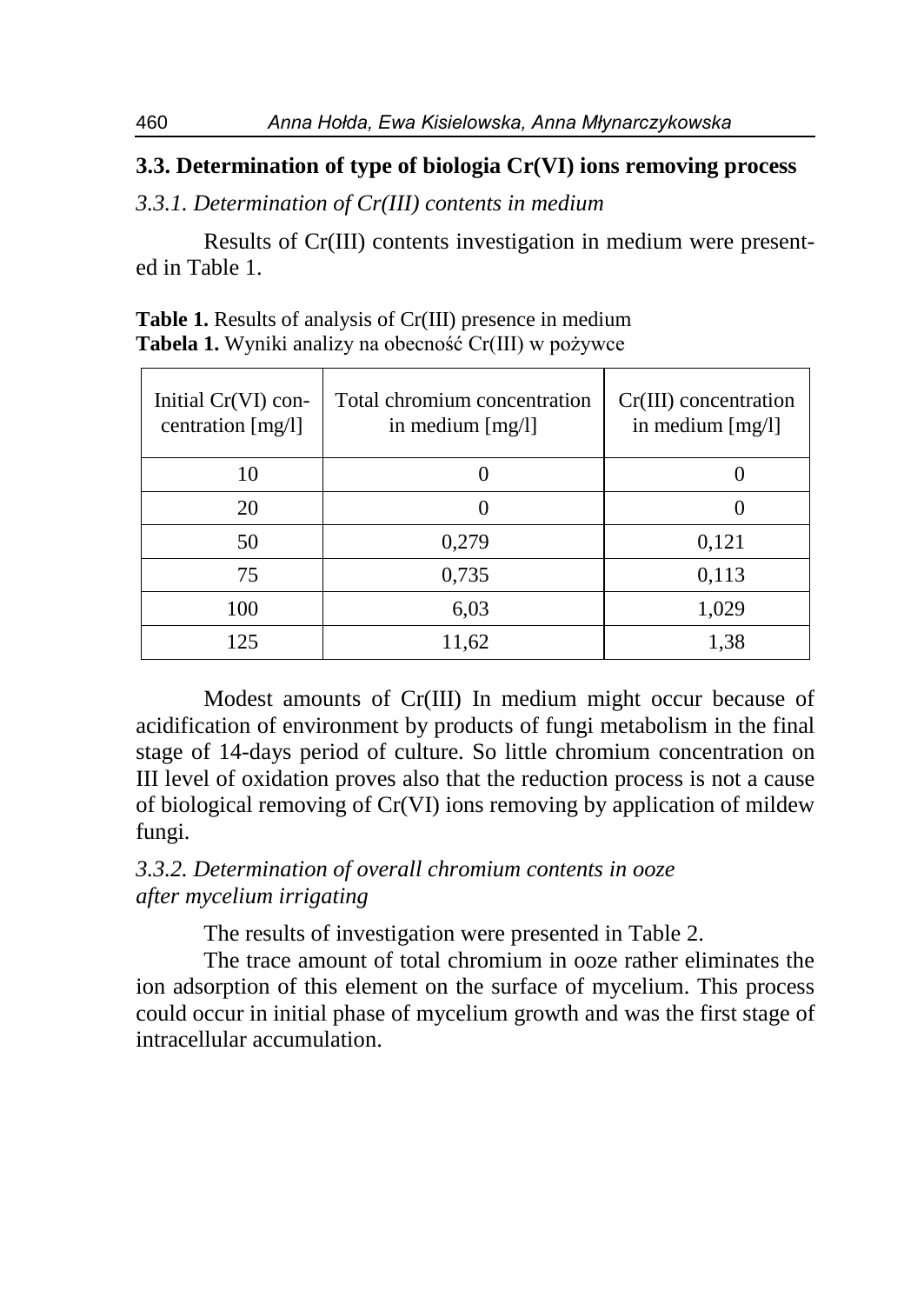**Table 2.** Results of analysis of overall chromium presence in the ooze **Tabela 2.** Wyniki analizy na obecność chromu ogólnego w przesączu

| Initial Cr(VI)<br>concentration [mg/l] | Total chromium concentra-<br>tion in ooze $[mg/l]$ |
|----------------------------------------|----------------------------------------------------|
| 10                                     |                                                    |
| 20                                     |                                                    |
| 50                                     | 0,092                                              |
| 75                                     | 0,33                                               |
| 100                                    | 0,25                                               |
| 125                                    | 0,411                                              |

#### *3.3.3. Determination of chromium contents in mycelium*

The results of investigation were presented in Table 3.

**Table 3.** Results of analysis of overall chromium presence in mycelium **Tabela 3.** Wyniki analizy na obecność chromu ogólnego w grzybni

| Initial Cr(VI)<br>concentration [mg/l] | Total chromium concentra-<br>tion in mycelium [mg/l] |
|----------------------------------------|------------------------------------------------------|
| 10                                     | 9,90                                                 |
| 20                                     | 19,76                                                |
| 50                                     | 49,11                                                |
| 75                                     | 73,69                                                |
| 100                                    | 93,12                                                |
| 125                                    | 112,82                                               |

The results indicate that the growth of Cr(VI) ions in mycelium occurred in comparison with these ions concentration in surrounding environment. This may prove that the removal of Cr(VI) from water solutions by macroscopic fungi occurs by intracellular bioaccumulation.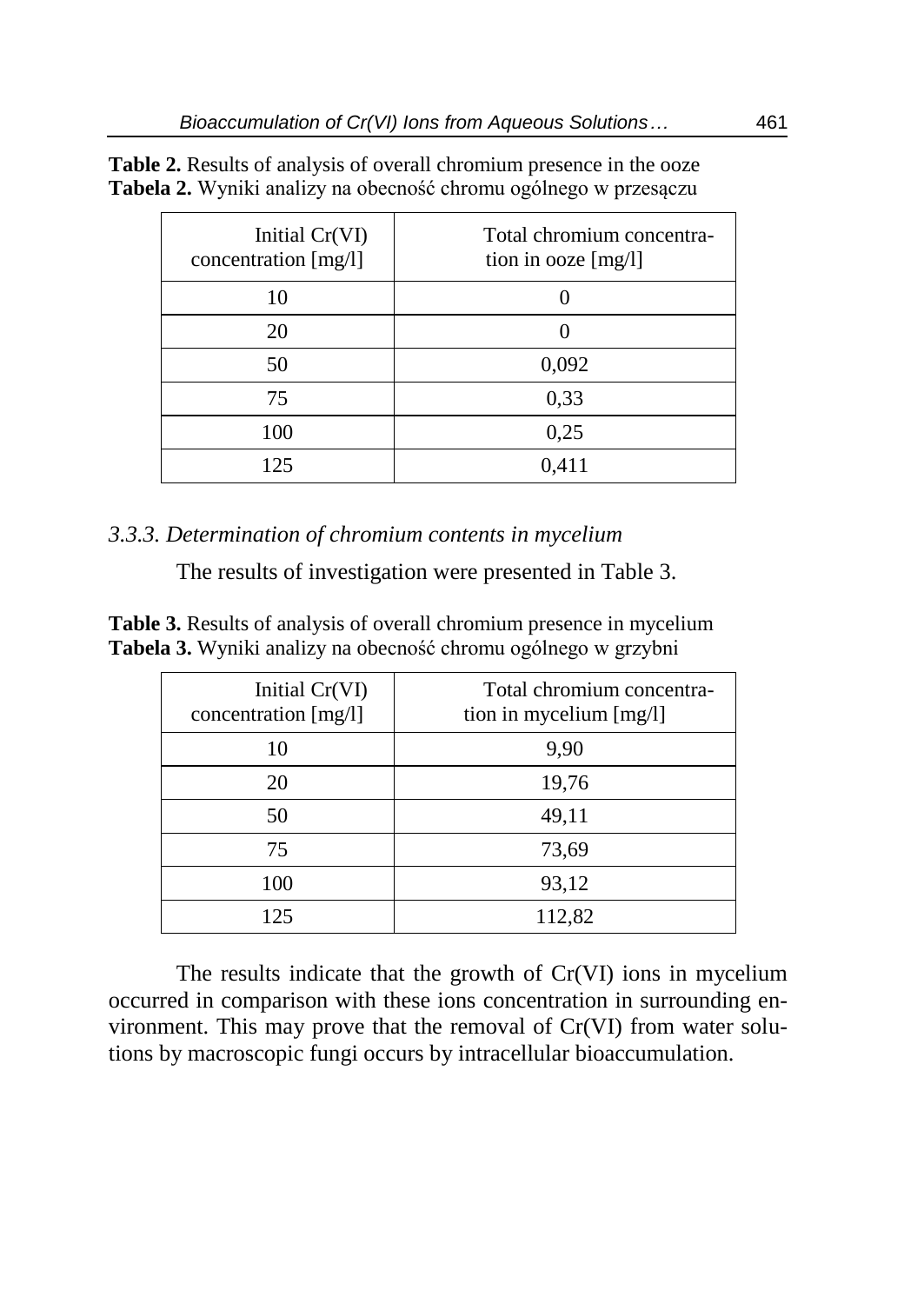### **4. Conclusions**

On the basis of given results the following conclusions were made:

- Removing of Cr(VI) from water solutions by application of microscopic fungi *Penicillium citrinum* occur by intracellular bioaccumulation;
- Process of intracellular chromium absorption with alimentary substances is the biggest during first 5 days of mycelium growth;
- Bioaccumulation of chromium(VI) is dependent on environmental pH and is the most efficient by pH 5,0 for *Penicillium citrinum*;
- The bigger is chromium (VI) concentration the smaller is accumulation of this element from the environment and the growth of mycelium is slower;
- The degree of removal of Cr(VI) ions from water solutions by application of microscopic fungi *Penicillium citrinum* was: 100% for  $c_{Cr(VI)}$  = 10,20,50 mg/l; 98% for  $c_{Cr(VI)} = 75$  mg/l; 93% for  $c_{Cr(VI)} = 100$  mg/l; 90% for  $c_{Cr(VI)} = 125$  mg/l.

Application of mildew fungi to biological removing of chromium(VI) may be a perfect alternative for chemical methods. Its disadvantages are longer time of bioaccumulation and lack of possibility of metal recovery without destruction of the mycelium – this causes that the application of these microorganisms is possible only once.

### **References**

- 1. **Anjana K., Kaushik A., Kiran B., Nisha R.:** *Biosorption of Cr(VI) by immobilized biomass of two indigenous strains of cyanobacteria isolated from metal contaminated soil*. Journal of Hazardous Materials, 148, 383– 386 (2007).
- 2. **Badura L.:** *Chrom w środowisku i jego oddziaływanie na organizmy żywe*. Zeszyty Naukowe PAN, 5, 1993.
- 3. **Bai RS, Abraham TE.:** *Studies on chromium (VI) adsorption–desorption using immobilized fungal biomass*. Bioresour Technol, 87, 17–26 (2003).
- 4. **Chen, J.M., Hao, O.J.:** *Biological removal of aqueous hexavalent chromium*. J. Chem. Technol. Biotechnol, 69, 70–76 (1997).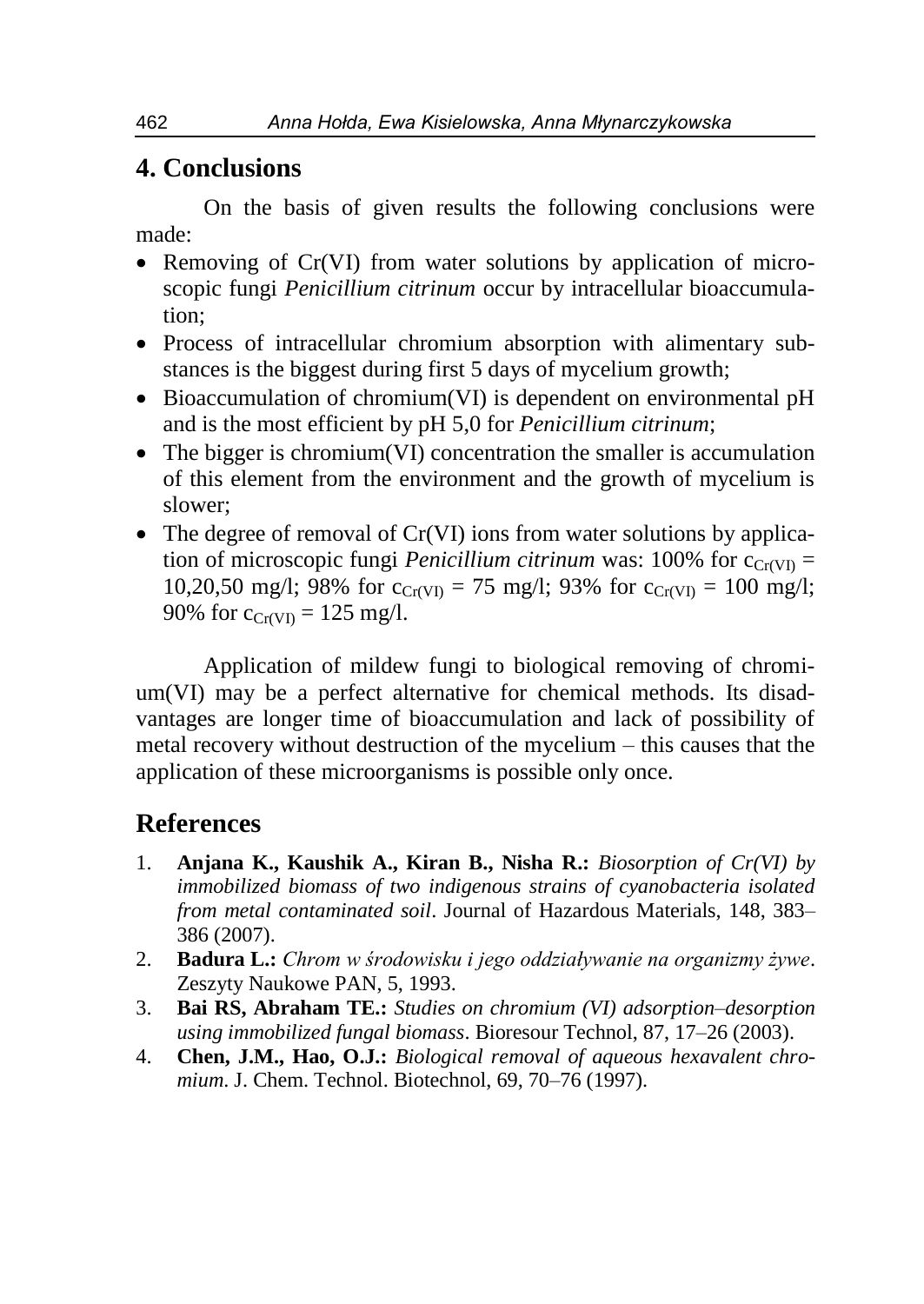- 5. **Deepa K.K., Sathishkumar M.,. Binupriya A.R, Murugesan G.S., Swaminathan K., Yun S.E.:** *Sorption of Cr(VI) from dilute solutions and wastewater by live and pretreated biomass of Aspergillus flavus*. Chemosphere, 62, 833–840 (2006).
- 6. **Donghee Park, Yeoung-Sang Yun, Jong Moon Park**: *Use of dead fungal biomass for the detoxification of hexavalent chromium: screening and kinetics*. Process Biochemistry, 40, 2559–2565 (2005).
- 7. **Dönmez G, Koçberber N.**: *Bioaccumulation of hexavalent chromium by enriched microbial cultures obtained from molasses and NaCl containing media*. Process Biochem., 40, 2493–2508 (2005).
- 8. **Dönmez G, Koçberber N.:** *Chromium(VI) bioaccumulation capacities of adapted mixed cultures isolated from industrial saline wastewaters*. Bioresource Technology, 98, 2178–2183 (2007).
- 9. **Dursan AY, Ulsu G, Cuci Y, Aksu Z.:** *Bioaccumulation of copper(II), lead(II) and chromium(VI) by growing Aspergillus niger*. Process Biochem., 38, 1647–51 (2003).
- 10. **Gajkowska-Stefańska L. and others:** *Laboratoryjne badania wody, ścieków i osadów ściekowych*. PW Publishing, Warszawa 2001.
- 11. **Gupta V.K., Rastogi A.:** *Sorption and desorption studies of chromium(VI) from nonviable cyanobacterium Nostoc muscorum biomass*. Journal of Hazardous Materials. 154, 347–354 (2008).
- 12. **Hermanowicz W. and others:** *Fizyczno-chemiczne badanie wody i ścieków*. Arkady, Warszawa 1999.
- **13. Hołda A., Kisielowska E., Niedoba T.:** *Bioaccumulation of Cr(VI) ions from aqueos solutions by Aspergilus niger*. Polish Journal of Environmental Studies, 20 no. 2, 345–349 (2011).
- **14. Hołda A., Kisielowska E.:** *Biological removal of Cr(VI) ions from aqueous solutions by Trichoderma viride*. Physicochemical Problems of Mineral Processing, 49, 47–60 (2013).
- 15. **Kabata- Pendias A.:** *Biochemia chromu, niklu i glinu*. Zeszyty Naukowe PAN. 5, 1993.
- **16. Kapoor A., Viraraghavan T.:** Fungal biosorption an alternative option for heavy metal bearing wastewaters. Bioresource Technology. 53**,** 195-206, 1995
- 17. **Kowalski Z.:** *Technologie związków chromu*. Wydawnictwo Politechniki Krakowskiej, Kraków 2002.
- 18. **Ksheminska H., Fedorovych D., Babyak L., Yanovych D., Kaszycki P., Koloczek H.:** *Chromium(III) and (VI) tolerance and bioaccumulation in yeast: a survey of cellular chromium content in selected strains of representative genera*. Process Biochemistry, 40, 1565–1572 (2005).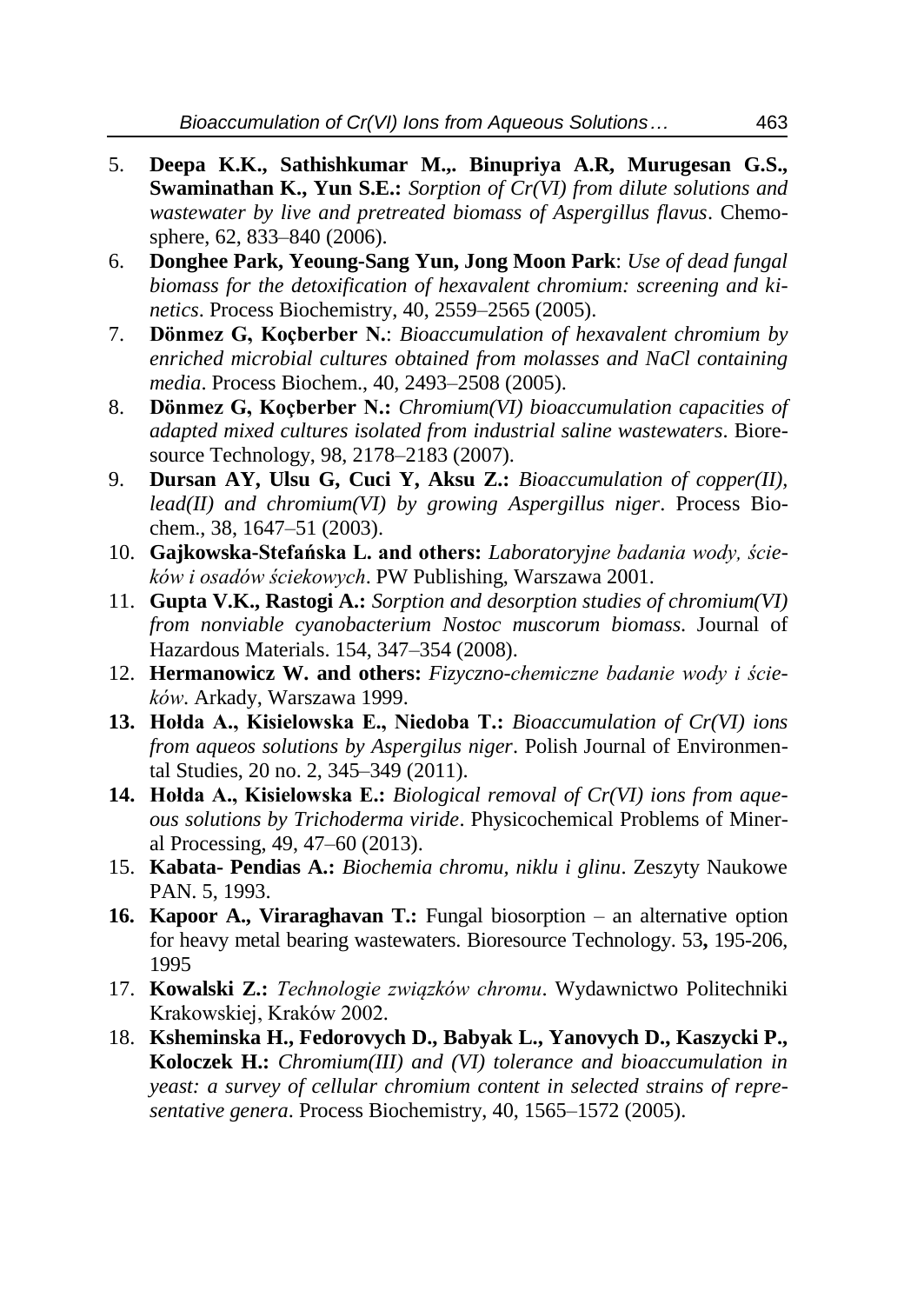- 19. **Kumar R., Bhatiab D., Singha R., Rania S., Bishnoia N.R.:** *Sorption of heavy metals from electroplating effluent using immobilized biomass Trichoderma viride in a continuous packed-bed column*. International Biodeterioration and Biodegradation, 65, 1133 (2011).
- 20. **Kumar R., Narsi R. Bishnoi, Garima, Kiran Bishnoi:** *Biosorption of chromium(VI) from aqueous solution and electroplating wastewater using fungal biomass*. Chemical Engineering Journal, 135, 202–208 (2008).
- 21. **Ming Zhou, Yunguo Liu, Guangming Zeng, Xin Li, Weihua Xu, Ting Fan:** *Kinetic and equilibrium studies of Cr(VI) biosorption by dead Bacillus licheniformis biomass*. World J Microbiol Biotechnol., 23**,** 43–48 (2007).
- 22. **Morales-Barrera L., Cristiani-Urbina E.:** *Removal of hexavalent chromium by Trichoderma viride in an airlift bioreactor*. Enzyme and Microbial Technology. 40, 107–113 (2006).
- 23. **Parka D., Yeoung-Sang Yunb, Ji Hye Joa, JongMoon Parka:** *Mechanism of hexavalent chromium removal by dead fungal biomass of Aspergillus niger*. Water Research, 39, 533–540 (2005).
- 24. [PN-C-04604:1977](https://sklep.pkn.pl/?a=show&m=product&pid=472682&page=1)
- 25. [PN-EN ISO 18412:2007](https://sklep.pkn.pl/?a=show&m=product&pid=537583&page=1)
- 26. **Saxena D, Levin R, Firer MA.:** *Removal of chromate from industrial effluent by a new isolate of Staphylococcus cohnii*. Water Sci Technol., 42, 93–8 (2000).
- 27. **Sen M, Dastidar M.G., Roychoudhury P.K.:** *Biological removal of Cr(VI) using Fusarium solani in batch and continuous modes of operation*. Enzyme and Microbial Technology, 41, 51–56 (2007).
- 28. **Srinath T, Verma T, Ramteka PW, Garg SK.:** *Chromium(VI) biosorption and bioaccumulation by chromate resistant bacteria*. Chemosphere, 48, 427–35 (2002).
- 29. **Srivastavaa S., Thakurb I.S.:** *Evaluation of bioremediation and detoxification potentiality of Aspergillus niger for removal of hexavalent chromium in soil microcosm*. Soil Biology & Biochemistry, 38, 1904–1911 (2006).
- **30. Szymański K., Janowska B., Jastrzębski P.:** *Heavy Metal Compounds in Wastewater and Sewage Sludge*, Rocznik Ochrona Środowiska (Annual Set The Environment Protection), 13, 83–100 (2011).
- 31. **Wolak W., Leboda R., Hubicki Z.**: *Metale ciężkie w środowisku i ich analiza*. Biblioteka Monitoringu Środowiska, Chełm 1995.
- 32. **Ziagova M., Dimitriadis G., Aslanidou D., Papaioannou X., Litopoulou Tzannetaki E., Liakopoulou-Kyriakides M.:** *Comparative study of Cd(II) and Cr(VI) biosorption on Staphylococcus xylosus and Pseudomonas sp. in single and binary mixtures*. Bioresource Technology, 98, 2859– 2865 (2007).